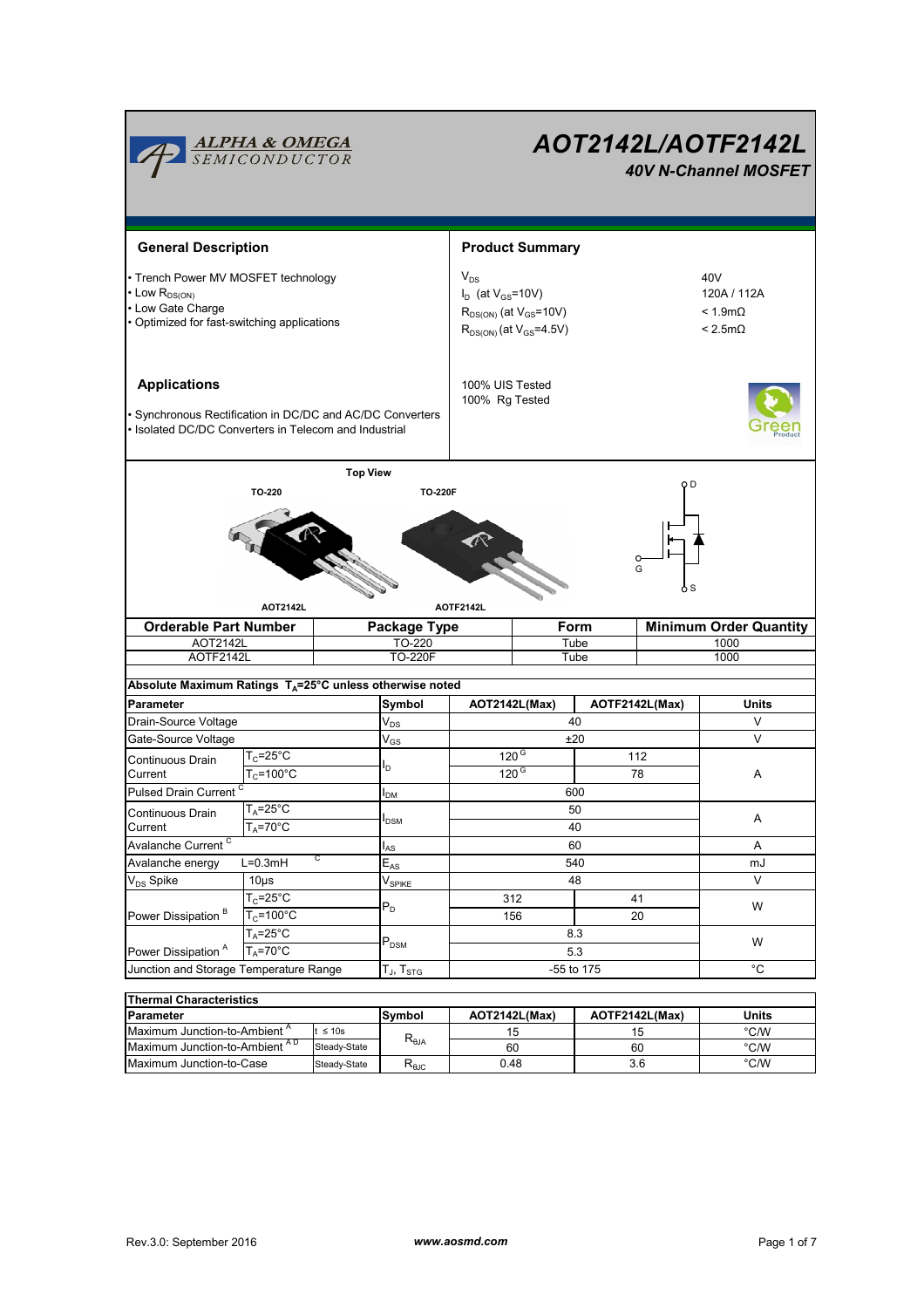

#### **Electrical Characteristics (TJ=25°C unless otherwise noted)**

| <b>Symbol</b>                          | Parameter                                                                | <b>Conditions</b>                                                                                 |                      | Min | <b>Typ</b>     | Max  | <b>Units</b> |  |  |  |  |
|----------------------------------------|--------------------------------------------------------------------------|---------------------------------------------------------------------------------------------------|----------------------|-----|----------------|------|--------------|--|--|--|--|
| <b>STATIC PARAMETERS</b>               |                                                                          |                                                                                                   |                      |     |                |      |              |  |  |  |  |
| $\mathsf{BV}_{\mathsf{DSS}}$           | Drain-Source Breakdown Voltage                                           | $I_D = 250 \mu A$ , $V_{GS} = 0V$                                                                 |                      | 40  |                |      | V            |  |  |  |  |
| $I_{\text{DSS}}$                       | Zero Gate Voltage Drain Current                                          | $V_{DS}$ =40V, $V_{GS}$ =0V                                                                       |                      |     |                | 1    |              |  |  |  |  |
|                                        |                                                                          |                                                                                                   | $T_{\rm J}$ =55°C    |     |                | 5    | μA           |  |  |  |  |
| $I_{GSS}$                              | Gate-Body leakage current                                                | $V_{DS}$ =0V, $V_{GS}$ = $\pm$ 20V                                                                |                      |     |                | ±100 | nA           |  |  |  |  |
| $V_{GS$                                | $V_{DS} = V_{GS}$ , $I_D = 250 \mu A$<br>Gate Threshold Voltage          |                                                                                                   |                      | 1.3 | 1.8            | 2.3  | V            |  |  |  |  |
| $R_{DS(ON)}$                           | Static Drain-Source On-Resistance                                        | $V_{GS}$ =10V, $I_D$ =20A                                                                         |                      |     | 1.55           | 1.9  | $m\Omega$    |  |  |  |  |
|                                        |                                                                          |                                                                                                   | $T_i = 125^{\circ}C$ |     | 2.25           | 2.8  |              |  |  |  |  |
|                                        |                                                                          | $V_{GS} = 4.5V$ , $I_D = 20A$                                                                     |                      |     | 1.95           | 2.5  | $m\Omega$    |  |  |  |  |
| $g_{FS}$                               | $V_{DS}$ =5V, $I_D$ =20A<br><b>Forward Transconductance</b>              |                                                                                                   |                      |     | 100            |      | S            |  |  |  |  |
| $V_{SD}$                               | $I_S = 1A, V_{GS} = 0V$<br>Diode Forward Voltage                         |                                                                                                   |                      |     | 0.66           | 1    | V            |  |  |  |  |
| $I_{\rm S}$                            | Maximum Body-Diode Continuous Current <sup>G</sup> <sub>(AOT2142L)</sub> |                                                                                                   |                      |     |                | 120  | A            |  |  |  |  |
| $I_{\rm S}$                            | Maximum Body-Diode Continuous Current (AOTF2142L)                        |                                                                                                   |                      |     |                | 50   | A            |  |  |  |  |
|                                        | <b>DYNAMIC PARAMETERS</b>                                                |                                                                                                   |                      |     |                |      |              |  |  |  |  |
| $C_{\mathsf{iss}}$                     | Input Capacitance                                                        |                                                                                                   |                      |     | 8320           |      | pF           |  |  |  |  |
| $\mathrm{C_{oss}}$                     | Output Capacitance                                                       | $V_{GS}$ =0V, $V_{DS}$ =20V, f=1MHz                                                               |                      |     | 1438           |      | pF           |  |  |  |  |
| $C_{\rm rss}$                          | Reverse Transfer Capacitance                                             |                                                                                                   |                      |     | 85             |      | рF           |  |  |  |  |
| $R_{q}$                                | Gate resistance                                                          | $f = 1$ MHz                                                                                       |                      | 0.5 | 1.15           | 1.8  | Ω            |  |  |  |  |
|                                        | <b>SWITCHING PARAMETERS</b>                                              |                                                                                                   |                      |     |                |      |              |  |  |  |  |
| $Q_g(10V)$                             | <b>Total Gate Charge</b>                                                 |                                                                                                   |                      |     | 100            |      | nC           |  |  |  |  |
| $Q_g(4.5V)$                            | <b>Total Gate Charge</b>                                                 | $V_{GS}$ =10V, $V_{DS}$ =20V, $I_{D}$ =20A                                                        |                      |     | 45             |      | nC           |  |  |  |  |
| $\mathsf{Q}_{\mathsf{gs}}$             | Gate Source Charge                                                       |                                                                                                   |                      |     | 25             |      | пC           |  |  |  |  |
| $\mathsf{Q}_{\underline{\mathsf{gd}}}$ | Gate Drain Charge                                                        |                                                                                                   |                      |     | $\overline{7}$ |      | nC           |  |  |  |  |
| $t_{D(0n)}$                            | Turn-On DelayTime                                                        |                                                                                                   |                      |     | 19             |      | ns           |  |  |  |  |
| $\mathbf{t}_\mathrm{r}$                | Turn-On Rise Time                                                        | $V_{GS}$ =10V, V <sub>DS</sub> =20V, R <sub>L</sub> =1.0 $\Omega$ ,<br>$R_{\text{GEN}} = 3\Omega$ |                      |     | $\overline{7}$ |      | ns           |  |  |  |  |
| $t_{D(off)}$                           | Turn-Off DelayTime                                                       |                                                                                                   |                      |     | 69             |      | ns           |  |  |  |  |
| $\mathsf{t}_{\mathsf{f}}$              | Turn-Off Fall Time                                                       |                                                                                                   |                      |     | 10             |      | ns           |  |  |  |  |
| $t_{\rm cr}$                           | Body Diode Reverse Recovery Time                                         | $I_F = 20A$ , dl/dt=400A/ $\mu$ s                                                                 |                      |     | 26             |      | ns           |  |  |  |  |
| $Q_{rr}$                               | Body Diode Reverse Recovery Charge                                       | $I_F$ =20A, dl/dt=400A/ $\mu$ s                                                                   |                      |     | 83             |      | nC           |  |  |  |  |

A. The value of R<sub>BJA</sub> is measured with the device mounted on 1in<sup>2</sup> FR-4 board with 2oz. Copper, in a still air environment with T<sub>A</sub> =25° C. The Power dissipation  $P_{DSM}$  is based on R <sub>θJA</sub> t≤ 10s and the maximum allowed junction temperature of 150°C. The value in any given application depends on the user's specific board design, and the maximum temperature of 175°C may be used if the PCB allows it.

B. The power dissipation P<sub>D</sub> is based on T<sub>J(MAX)</sub>=175°C, using junction-to-case thermal resistance, and is more useful in setting the upper<br>dissipation limit for cases where additional heatsinking is used.

C. Single pulse width limited by junction temperature  $T_{J(MAX)}$ =175°C.

D. The  $R_{\text{BJA}}$  is the sum of the thermal impedance from junction to case  $R_{\text{BIG}}$  and case to ambient.

E. The static characteristics in Figures 1 to 6 are obtained using <300µs pulses, duty cycle 0.5% max.

F. These curves are based on the junction-to-case thermal impedance which is measured with the device mounted to a large heatsink, assuming a maximum junction temperature of T<sub>J(MAX)</sub>=175°C. The SOA curve provides a single pulse rating.<br>G. The maximum current rating is package limited.

H. These tests are performed with the device mounted on 1 in<sup>2</sup> FR-4 board with 2oz. Copper, in a still air environment with T<sub>A</sub>=25°C.

THIS PRODUCT HAS BEEN DESIGNED AND QUALIFIED FOR THE CONSUMER MARKET. APPLICATIONS OR USES AS CRITICAL COMPONENTS IN LIFE SUPPORT DEVICES OR SYSTEMS ARE NOT AUTHORIZED. AOS DOES NOT ASSUME ANY LIABILITY ARISING OUT OF SUCH APPLICATIONS OR USES OF ITS PRODUCTS. AOS RESERVES THE RIGHT TO IMPROVE PRODUCT DESIGN, FUNCTIONS AND RELIABILITY WITHOUT NOTICE.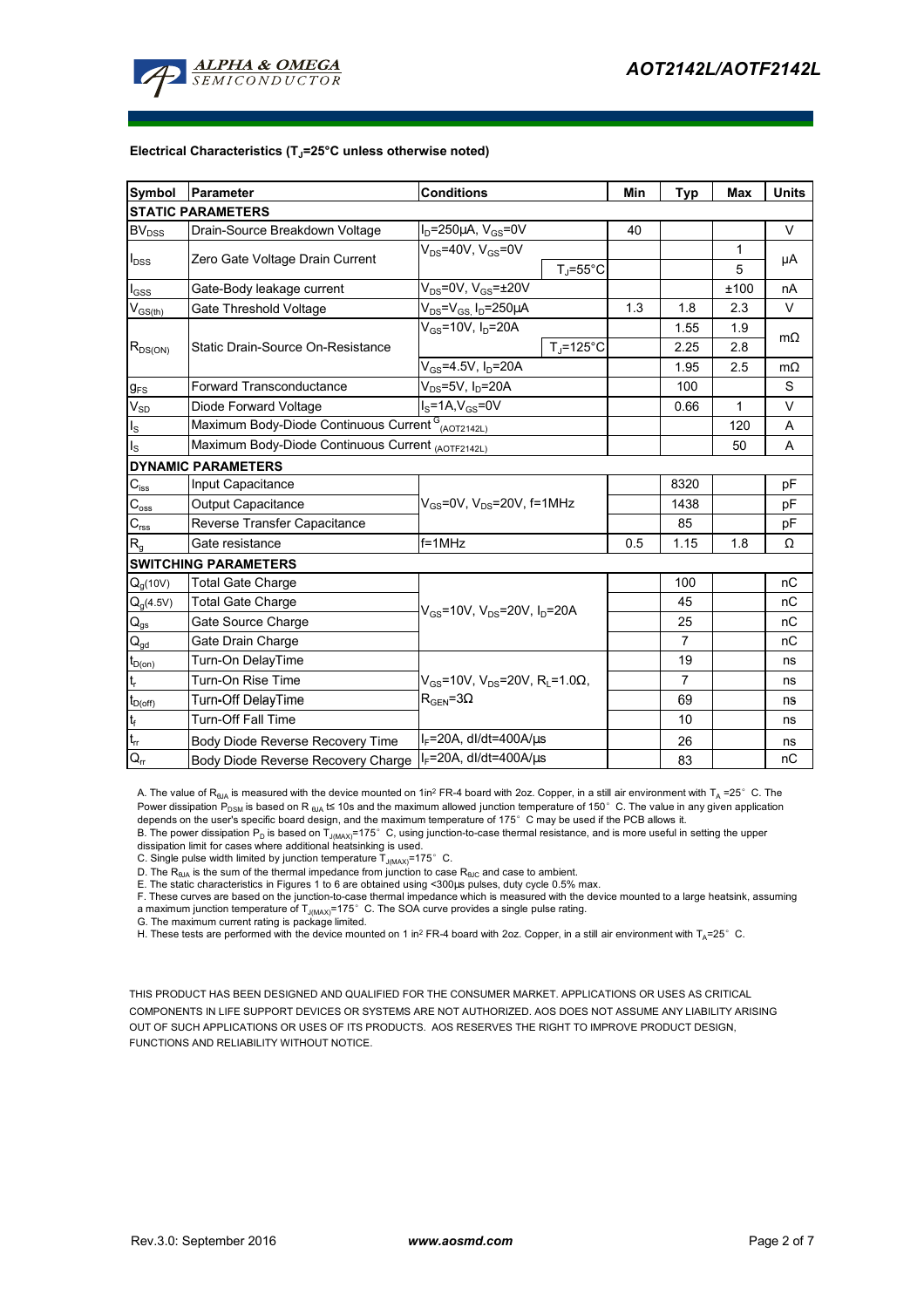

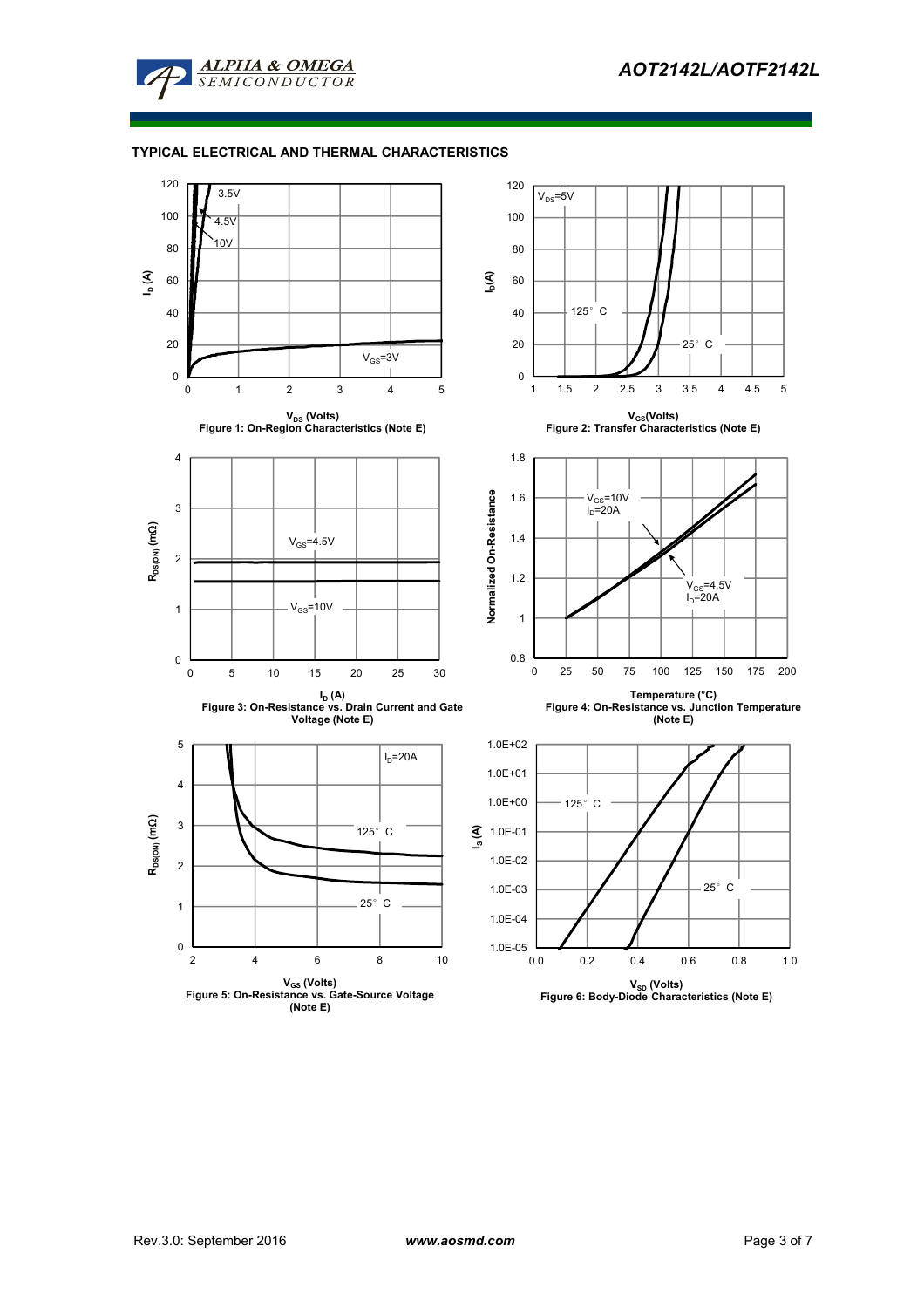



**Pulse Width (s) Figure 11: Normalized Maximum Transient Thermal Impedance for AOT2142L (Note F)**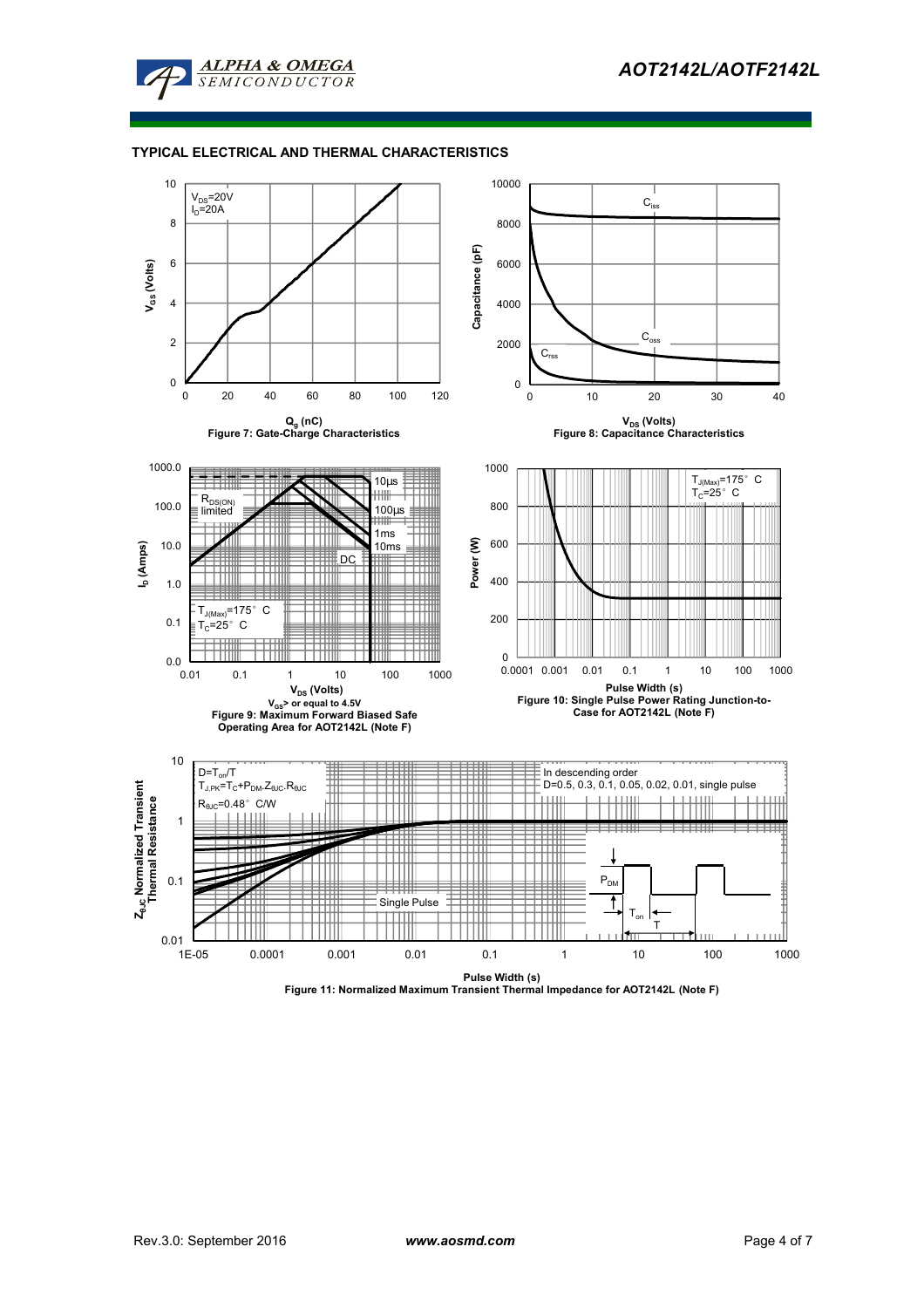





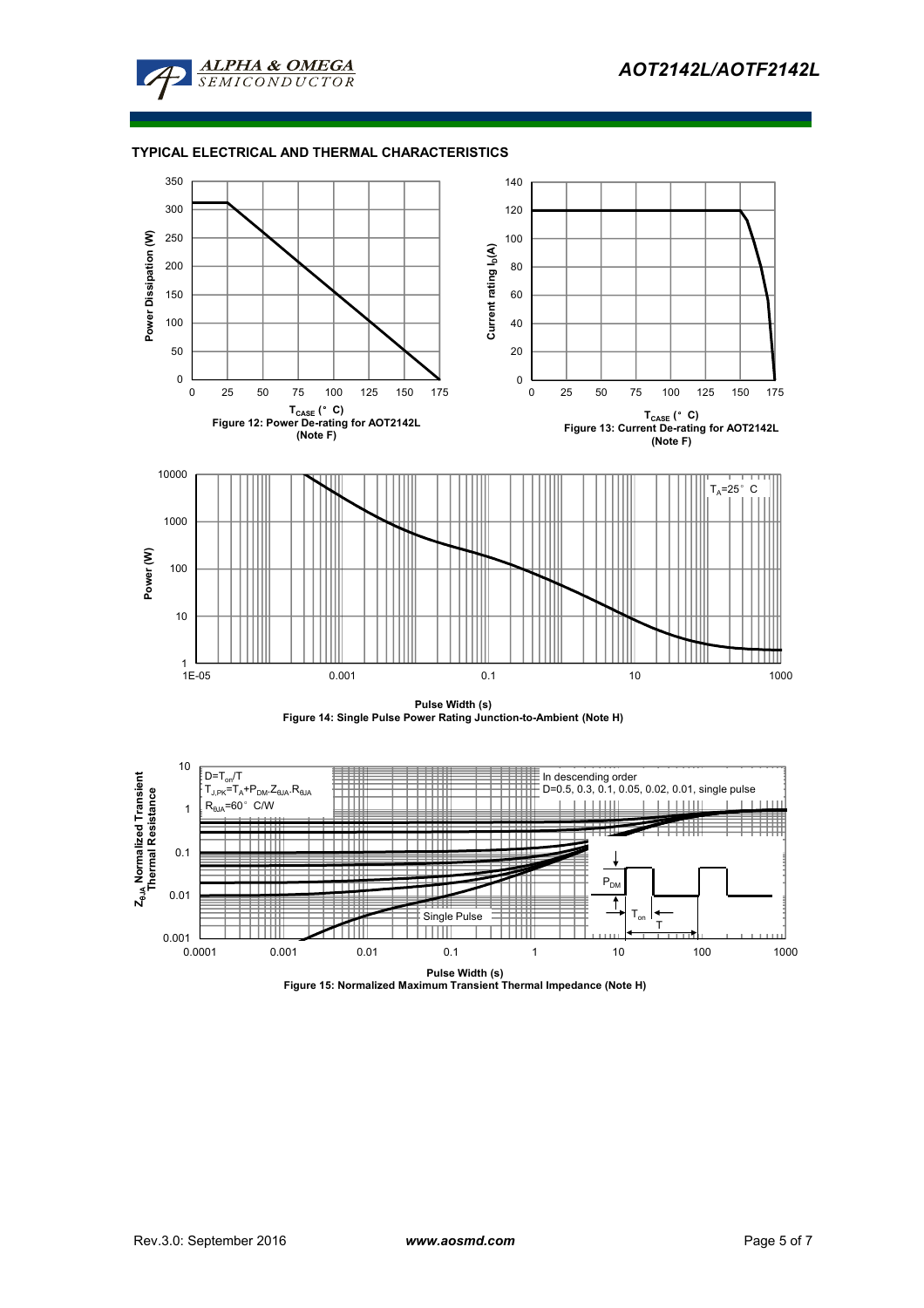